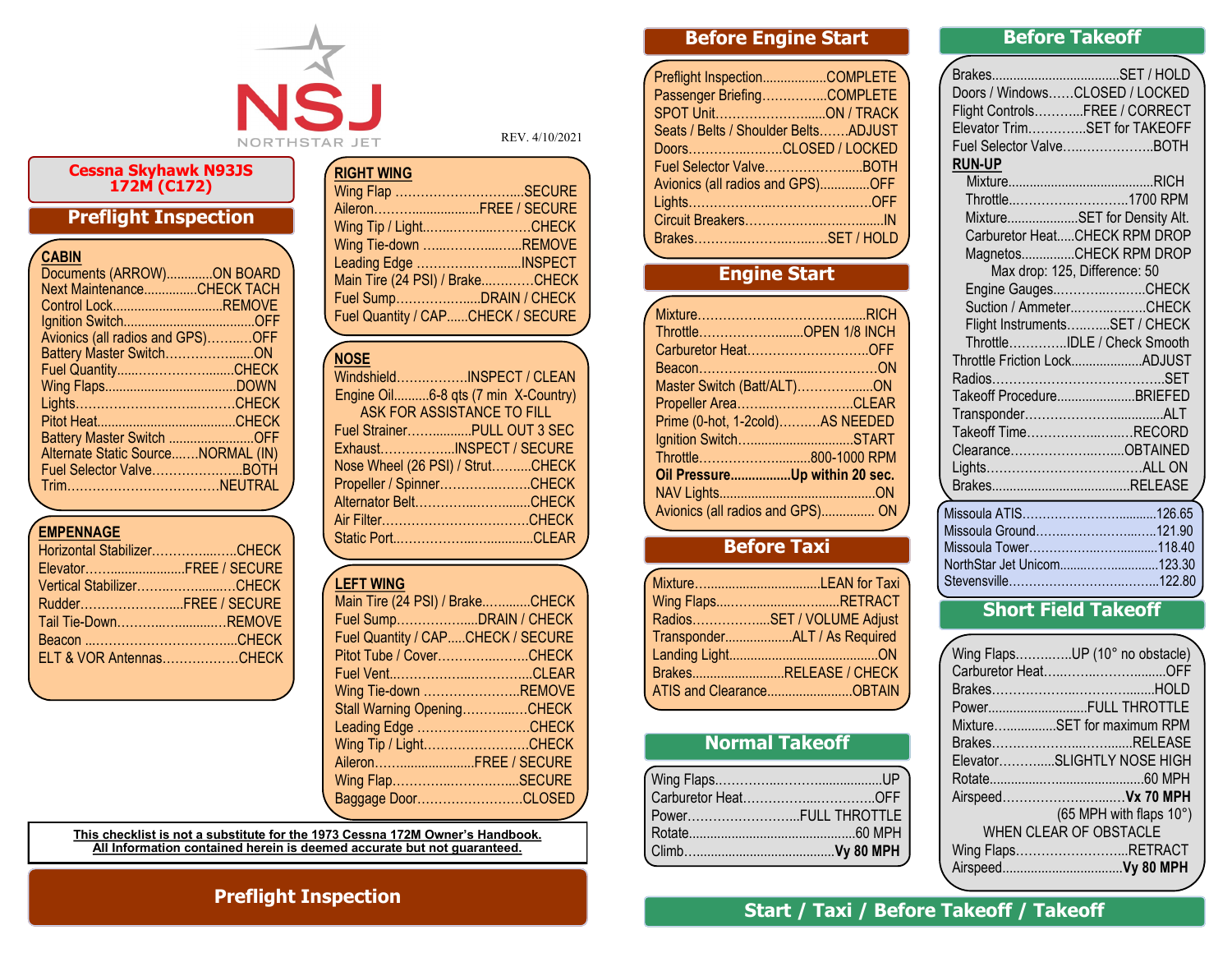### **Normal Climb**

| Wing FlapsUP / VERIFIED      |
|------------------------------|
|                              |
|                              |
| MixtureLEAN above 1000' AGL  |
| Engine GaugesCHECK / MONITOR |
|                              |

## **Cruise**

| Power (65%-75%)2200-2700 RPM |
|------------------------------|
| MixtureLEAN rich of peak RPM |
|                              |
|                              |
|                              |
|                              |

## **Descent**

| Carburetor HeatON below green arc |
|-----------------------------------|
|                                   |
|                                   |
|                                   |
| Radios / ATISSET / OBTAIN         |
|                                   |

## **Before Landing**

| Fuel Selector ValveBOTH         |                 |
|---------------------------------|-----------------|
| MixtureADJUST for field elev.   |                 |
|                                 |                 |
| (before closing throttle)       |                 |
|                                 |                 |
| Seat Belts / Shoulder HarnessON |                 |
| Wing FlapsAS DESIRED            |                 |
|                                 | (below 100 MPH) |
|                                 |                 |

### **Go-Around**

| PowerFULL THROTTLE       |
|--------------------------|
|                          |
|                          |
|                          |
| Wing FlapsRETRACT SLOWLY |
|                          |
|                          |

### **Normal Landing**

| (below 100 MPH)                |
|--------------------------------|
| Airspeed65-75 MPH (flaps DOWN) |

## **Short Field Landing**

## **After Landing**

| Wing FlapsRETRACT            |                                |
|------------------------------|--------------------------------|
|                              |                                |
| TransponderALT / As Required |                                |
|                              | Radios / ClearanceSET / OBTAIN |

### **Shutdown / Secure**

| Flight PlanCLOSED                         |  |
|-------------------------------------------|--|
| Avionics (all radios and GPS)OFF          |  |
| Lights (except for beacon)OFF             |  |
|                                           |  |
| MixtureIDLE CUT-OFF                       |  |
|                                           |  |
|                                           |  |
|                                           |  |
|                                           |  |
| Fuel Selector ValveLEFT or RIGHT          |  |
|                                           |  |
| Pitot CoverINSTALL                        |  |
| Aircraft Hobbs / Tach / Chocks / Tie-down |  |
| <b>Post-Flight Walk-Around</b>            |  |
|                                           |  |

### **Fires**

| During Start on the GROUND                |
|-------------------------------------------|
| Continue Cranking to suck fuel and        |
| flames through carburetor into the engine |
| If Engine Starts:                         |
| Throttle1700 RPM for few minutes          |
| EngineSHUTDOWN                            |
| If Engine Fails to start:                 |
|                                           |
| MixtureIDLE CUTOFF                        |
| Continue Cranking30-60 Seconds            |
| Master SwitchOFF                          |
|                                           |
| Fuel Selector ValveOFF                    |
| Exit & Activate Fire Extinguisher         |
|                                           |

#### **Engine Fire in Flight** Mixture…………..….IDLE CUTOFF Fuel Selector Valve…….………............OFF Master Switch…………………..............OFF Cabin Heat and Air…………….............OFF Airspeed…………………...............120 MPH

(if not extinguished increase speed) Execute Forced Landing

بعكمه

#### **Electrical Fire in Flight**

| Master SwitchOFF                  |  |
|-----------------------------------|--|
| All Switches except IgnitionOFF   |  |
| Cabin Heat / Air / VentsOFF       |  |
| <b>ACTIVATE FIRE EXTINGUISHER</b> |  |
| If Fire is out:                   |  |
| Cabin Heat / Air / VentsOPEN      |  |
|                                   |  |
| Circuit BreakersCHECK             |  |
| Radio SwitchesON (one at a time)  |  |
| <b>LAND AS SOON AS POSSIBLE</b>   |  |
|                                   |  |

| Cabin Fire                  |  |
|-----------------------------|--|
| Master SwitchOFF            |  |
| Cabin Heat / Air / VentsOFF |  |
| ACTIVATE FIRE EXTINGUISHER  |  |
| LAND AS SOON AS POSSIBLE    |  |
|                             |  |

## **Engine Failures**

#### **Take-Off Roll**

| Wing FlapsRETRACT   |  |
|---------------------|--|
| MixtureIDLE CUT-OFF |  |
|                     |  |

#### **Immediately After Take-Off**

| Wing FlapsAS REQUIRED      |  |
|----------------------------|--|
| <b>LAND STRAIGHT AHEAD</b> |  |
| MixtureIDLE CUT-OFF        |  |
| Fuel Selector ValveOFF     |  |
|                            |  |
| Master SwitchOFF           |  |
|                            |  |

#### **During Flight**

| Fuel Selector ValveBOTH     |  |
|-----------------------------|--|
|                             |  |
|                             |  |
| ThrottleAS REQUIRED         |  |
|                             |  |
| (START if Prop has Stopped) |  |
| PrimerIN & LOCKED           |  |
|                             |  |

## **Forced Landing**

| <b>Without Power</b> |                             |
|----------------------|-----------------------------|
|                      |                             |
|                      | Landing LocationSELECT      |
|                      | MixtureIDLE CUT-OFF         |
|                      | Fuel Selector ValveOFF      |
|                      |                             |
|                      | Wing FlapsAS REQUIRED       |
|                      |                             |
|                      | DoorsUNLATCHED              |
|                      | TouchdownSLIGHTLY NOSE HIGH |

## **Landing With a Flat Tire**

| ApproachNORMAL                          |  |
|-----------------------------------------|--|
| TouchdownGOOD TIRE FIRST                |  |
| Hold the Airplane OFF FLAT TIRE as Long |  |
| as Possible                             |  |